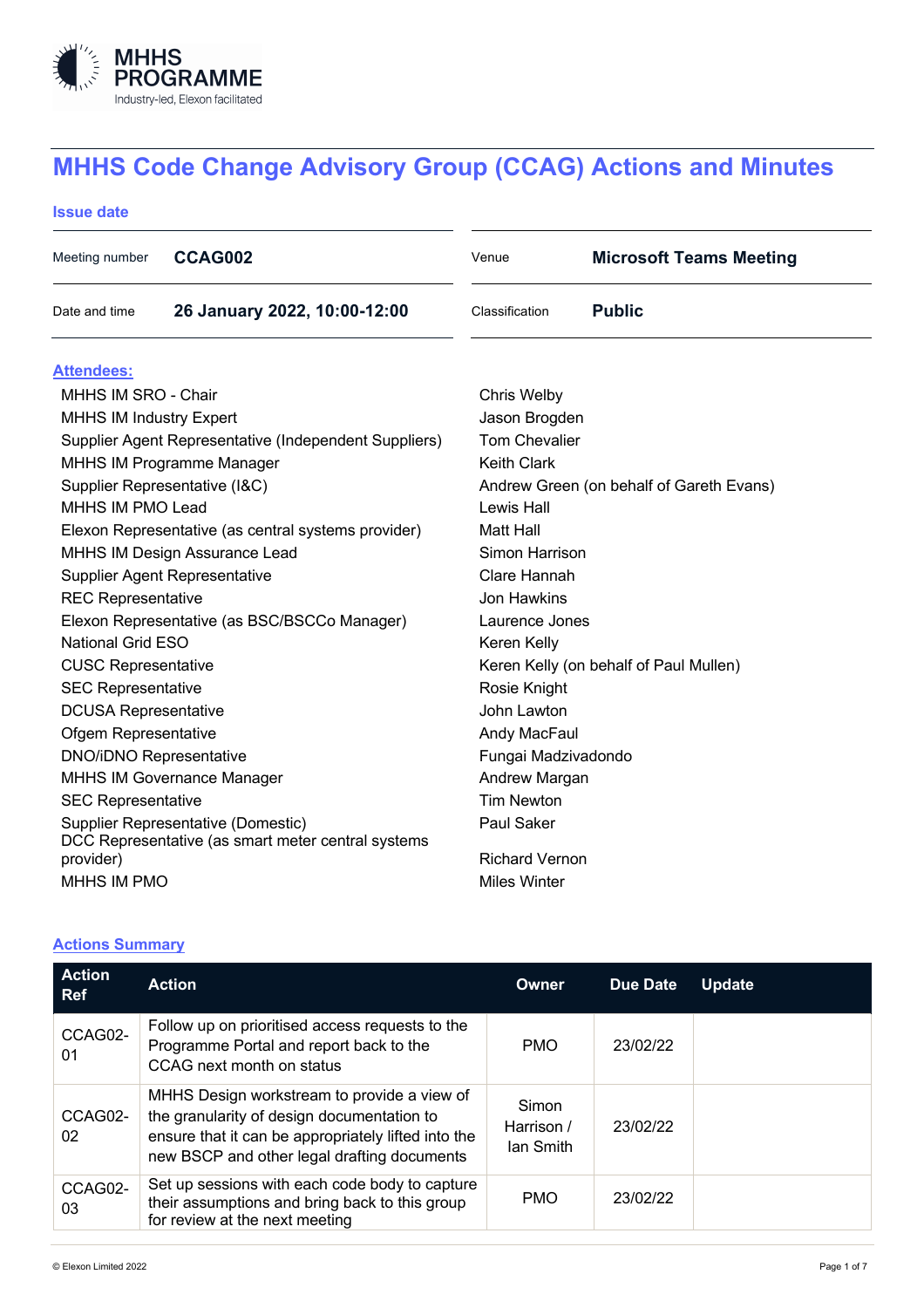| CCAG02-<br>04 | Present to CCAG how the Smart Metering Act<br>Power could designate MHHS code changes                                       | Andy<br>MacFaul                                   | 23/02/22 |           |
|---------------|-----------------------------------------------------------------------------------------------------------------------------|---------------------------------------------------|----------|-----------|
| CCAG02-<br>05 | Confirm timelines on opt-out consultation to the<br><b>CCAG</b>                                                             | Andy<br>MacFaul                                   | 23/02/22 |           |
| CCAG02-<br>06 | A "Horizon Scanning" Log to be created and<br>reviewed at each CCAG meeting going<br>forwards                               | <b>PMO</b>                                        | 23/02/22 |           |
| CCAG02-<br>07 | Engage with code bodies offline on how<br>information on identified consequential changes<br>will be shared with this group | Andrew<br>Margan                                  | 23/02/22 |           |
| CCAG02-<br>08 | Provide a view on behalf of constituencies of<br>when M6 & M8 should take place                                             | Supplier /<br>DNO/iDNO/<br>Supplier<br>Agent reps | 23/02/22 |           |
| CCAG02-<br>09 | Replace the CCAG meeting papers on the<br>website with the latest version                                                   | <b>PMO</b>                                        | 27/02/22 | Completed |

#### **Minutes**

#### **1. Welcome and Introductions**

CW welcomed all attendees to the meeting and ran through the agenda for the session.

#### **2. Minutes and Review of Actions**

CW invited any comments or feedback on the minutes from the previous Cross Code Advisory Group (CCAG) and requested sign-off of the document provided there were no objections received. No comments or objections to the minutes being signed off were received.

#### **DECISION: CCAG minutes from meeting on 24 January 2021 are approved.**

#### **3. LDP Introduction**

Keith Clark (KC) introduced himself as LDP Programme Manager and provided an overview of the structure of Lead Delivery Partner (LDP) as well as the workstream leads within his team. The LDP were mobilised towards the end of 2021 and will be working closely with the SRO in the delivery of MHHS. KC emphasised that the LDP & SRO see themselves as one programme team to help drive the MHHS Programme forward.

KC walked through the LDP mobilisation plan and noted that the team would be fully mobilised by Monday 31 January 2022. It was noted that the appointment of the Independent Programme Assurer (IPA) was still pending but this would not impact the ability of the LDP to mobilise.

KC briefly talked about the Programme Portal and the importance of this to the Programme in promoting collaboration. CCAG members were encouraged to engage with it and provide feedback to the Programme. As an industry-led programme there is a real opportunity to shape the delivery of this programme and make a difference.

Tom Chevalier (TC) asked whether the launch of the portal would see a move towards a more data focused route of capturing documentation and a move away from Visio documents.

KC said that there are several different solutions and approaches being assessed as part of the portals launch.

Andrew Green (AG) asked how much access would constituents be given to the portal.

KC noted that immediate access has been prioritised for those who need it to be able to review the design documents. The LDP are working on a roadmap for how the portal will be developed and accessed for different parties. This will be communicated through the Programme Party Coordinator (PPC).

Paul Saker (PS) mentioned that a few people have requested access to the portal but still have not received it.

Lewis Hall (LH) said that the first two sets of users have been provided to Expleo IT who are in the process of granting access to these as a matter of priority. The MHHS PMO will follow up with IT to get a progress update and present this back to the group at the next meeting.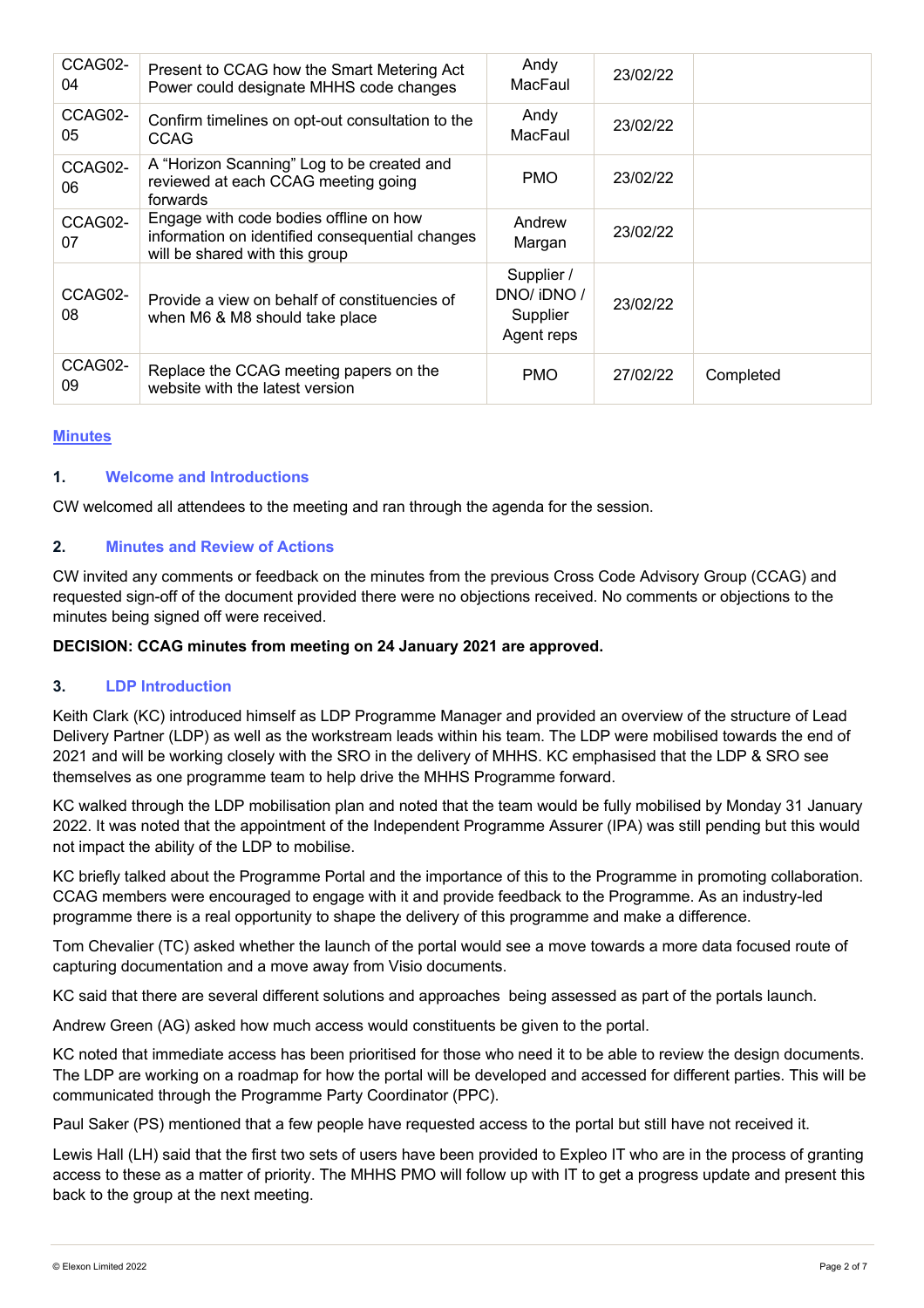# **Action CCAG02-01 – Follow up on prioritised access requests to the Programme Portal and report back to the CCAG next month on status**

## **4. Programme ways of working – code body feedback**

CW introduced the next agenda item and invited each of the code bodies to provide feedback to the CCAG.

John Lawton (JL) talked through the initial impacts on DCUSA. Noting that the charging methodology may be impacted by the SCR change. Between April-July 2022, DCUSA is putting aside a 3-month window to look at access and forward-looking charges.

JL stated that delivery of initial drafted code change is subject to understanding when the design will be agreed. JL expressed concern that there is no starting point to begin drafting code changes without seeing the design, and feels this is a risk to the programme, though could be mitigated when M5 is approved.

PS agreed that if industry participants don't know E2E design it's hard to make progress and understand how code bodies will service the industry and customers.

Andrew Margan (AM) noted that the ambition of the Programme is to have a full E2E design which is signed off and developed by industry. It should be something that everyone can take away with a clear understanding of how to build their system(s).

TC stated that this needs to get to a point where the system and design can do everything. AM noted that a lot of this detail will be discussed at the Level 4 Working Groups.

Jason Brogden (JB) stated that the design must be comprehensive enough to allow programme participants to mobilise their programme and there should not be the need to wait for legal drafting until mobilising.

PS emphasised that some of his constituents would like to see the legal drafting developed alongside the design to provide reassurances that no, or limited, rework would be needed.

AM noted this is as a valid point but re-iterated one of the Programmes core principles is to be 'design-led' and therefore parties will receive the design well before the legal drafting and should not wait for the code drafting before starting their programmes.

JL does not believe DCUSA is on the critical path but reiterated the desire and need to see the design to fully understand impact and changes required.

Rosie Knight (RK) provided an update on behalf of SECAS and walked through the timeline for SEC-Mod-MP162.

Functional requirements under the Target Operating Model (TOM) are well defined, though the non-functional requirements are less clear. SECAS will deliver a new user role for Meter Data Retrieval (MDR).

RK ran through key milestones and timelines. An MP162 Working Group has been mobilised. Aiming for MP162 to be implemented in November 2023. Security will be dealt with by DCC and privacy will be dealt with by SEC.

In terms of resourcing, SECAS/SEC have representatives at CCAG, BPRWG & TDWG.

PS noted that this is a tight timescale and asks if there's a risk MP162 gets rejected by the change board and what that would mean for timescales.

RK says this is always a risk, albeit unlikely. RK will feed back any updates or developments as and when they are identified.

AM asked whether SEC is only going to have one change because of MHHS or are there likely to be other consequential changes.

RK noted that there is one other identified change that is still to be completed. Any questions related to other changes could be taken away and reported back and any new changes would be reported to this forum at the earliest possible opportunity.

Tim Newton (TN) emphasised that everything we know about is included in MP162, but if anything does come up it will be as a consequential change.

RK stated that the DCC will replicate any changes to CSS for the MDR and the SDS.

TC asked for further detail regarding the MDR changes.

Richard Vernon (RV) explained that DCC gets input for the MPAS. This will come via CSS by the time the MHHS Programme goes live. There is not expected to be any significant changes to CSS. There was discussion about what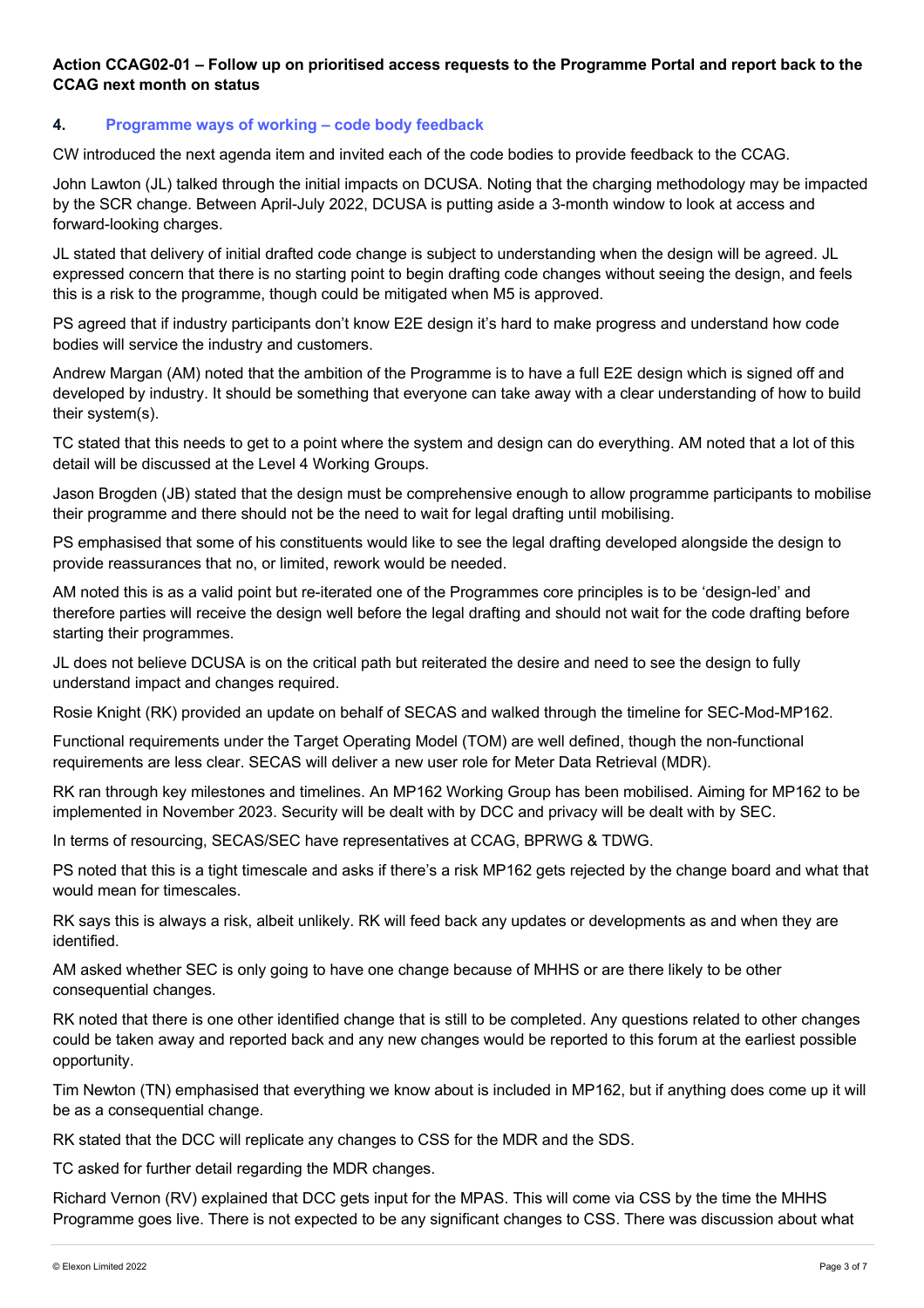needs to be included in the MPAS. Current design covers everything under the SEC. Further changes would need to be made under the REC to cover MDR and other changes.

TC suggested that additional change would likely be required.

RV noted that the DCC are expecting a final impact assessment from service providers on 18 February 2022 and would have more information then.

John Hawkins (JH) presented an overview of the high-level impacts to REC. It was noted that current programme timescales are not deemed feasible to make the code changes.

REC have proposed an alternative timescale regarding the length of time for code drafting, impact assessment and refinement as they do not believe they can get to a point where they have everything designed, drafted and ready to go by the end of April 2022, current timeline for M6 – Code change and detailed design recommendations delivered.

JH believes a 6-month window between a signed off design and developing new code change is required.

AM asked whether convening all impacted parties together and looking at the impact assessment earlier than suggested in the plan would speed things up and ensure the design is robust and not subject to change later.

JH noted that this was a possibility in some cases but not possible for others. If a full impact assessment is not completed or the process is rushed through, there is a risk issues are missed and come out in testing.

PS suggested that REC is the most significant area for consequential change and it's unclear how the Programme could start drafting changes without a view of the REC design.

TC noted that REC and other service providers should be engaged in the programme already in the working groups and have a view of how the design is shaping.

JH confirmed REC are engaged in the Level 4 working groups but the speed and intensity with which they've been mobilised has been difficult to resource. REC cannot commit to being at every subgroup at their current intensity. Drafting of code changes is dependent on M5 (Physical Baseline Delivered) and will need to commence following the achievement of this milestone in April 2022.

It was asked when code changes need to become effective. Based on the published Ofgem timetable, people should be designing their changes from summer of this year. So, participants are looking at the impact this will have on their systems now. REC should be looking the impact of MHHS on their systems now, not later in the year.

JH confirmed REC are looking at the impact now but need the completed baseline design to do this and need to further engagement with stakeholders to inform the code changes.

It was raised that code changes could be phased in line with the transition timetable, rather than as a 'big bang' release, but that more clarity is needed to confirm how transition changes will be managed.

CH raised a concern that a phased approach would 1) need to be centrally coordinated to ensure alignment across all codes and 2) may not suit all participants.

AM stated that the CCAG needs to further debate and agree the release strategy as the detail and answer is not yet clear.

AM summarised the general position and acknowledged REC's position presented in this meeting creates risk to the programme. This risk needs to be built into the programme plan and further work with REC and other code bodies is needed to agree how to mitigate these risks.

Keren Kelly (KK) highlighted the different areas of CUSC that will require a code change because of MHHS. The main areas are TNUoS demand charging and BSUoS, particularly with invoice timings and reconciliation. KK noted that NG ESO do have a few questions related to other elements of the design that may need to be addressed later in the process.

KK confirmed that code admins are not attending any other L4 working groups, currently she is attending subgroups along with other colleagues and linking back centrally to the CUSC.

Laurence Jones (LJ) talked through impact on Elexon BSC, noting a few windows of opportunity this year to make the changes. This work is scheduled to start in April or May 2022, depending on when other code bodies can commence.

LJ did call out several constraints, including that Half Hourly Settlement (HHS) drafting would need to build on top of the June 2022 release. This should be achievable once the release of the April code has gone ahead.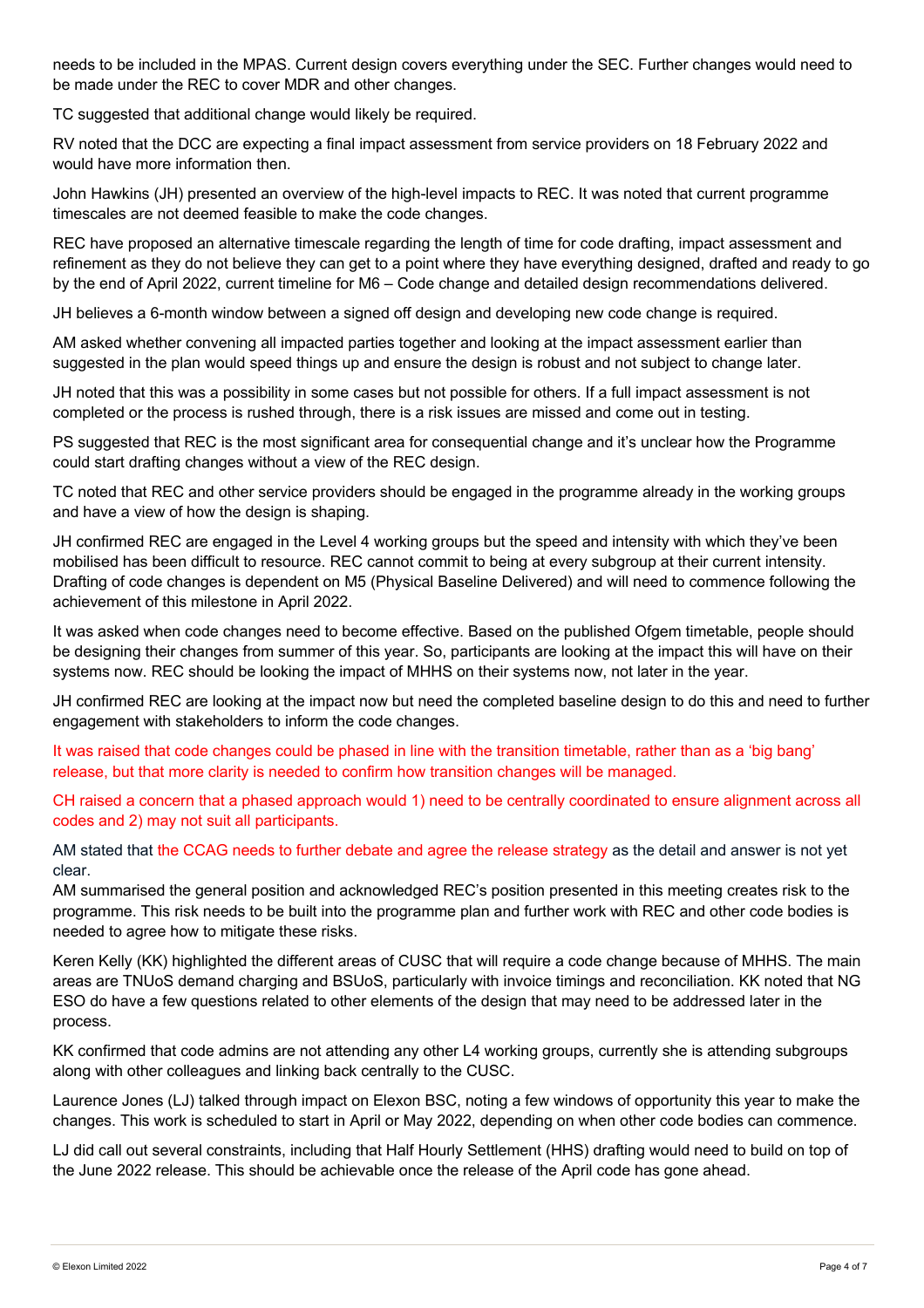November or December 2022 would be first window of opportunity for a release, otherwise it would be from March 2023 onwards. LJ stated that it is BSC's preference to keep M6 (code change and detailed design recommendations delivered) & M8 (code changes delivered) as close together as possible.

Elexon BSC have 2 resources attending the working groups. Delivering documents for review to the CCAG in phases would be beneficial to support current resourcing model.

AG asked for clarity on rationale for release windows and opportunities.

LJ stated that BSC has defined release windows throughout the year, and these already have other functionality being deployed in them. To minimise risk the preference would be to not overfill these releases with additional scope.

AM asked for more information on the release phases.

LJ noted that BSC haven't concluded the thinking of how the work and reviewing will be chunked up and some further work needs to be done here with the Programme.

PS raised concern that of making changes before putting it through any testing. It is unclear on what the impact of this would be and what happens if changes are identified later in the Programme.

LJ noted an assumption that M8 would need to take place before industry testing commences. The Programme will need to provide clarity on this.

CW agreed. Noting that if the code is not there before testing then the Programme is not testing against the code. However, if the code is changed before testing then there is the added complexity of parallel running codes and greater risk of changes during testing.

Clare Hannah (CH) recognised potential impact on testing and that there is the need to have a further discussion on the transition approach and timetable. There are advantages and disadvantages to both approaches.

LJ emphasised that phased development would be the preference of BSC.

TC asked if the design artefacts being delivered at the end of April 2022 were meant to include BSCPs. It was noted that this has been descoped from M5, but the design artefacts will provide enough detail to cover the content that needs to go into the new BSCPs.

LJ noted the assumption that the Programme are holding pen on the BSCP documents.

PS noted that if SLAs, non-functional and functional requirements are included within the design artefacts to be produced then this would not add too much to the legal text. The more detail in the design artefacts, the less required to complete the legal text drafting.

Matt Hall (MH) agreed. It is assumed the code bodies are delivering change based on the design and are being asked to develop changes based on design and not on the BSCPs. This is an important distinction in being design-led and not code led.

It was agreed that more clarity on the level of detail to be held in the final artefacts would be helpful for the code bodies in planning and preparing for their own changes.

## **Action CCAG02-02: MHHS Design workstream to provide a view of the granularity of design documentation to ensure that it can be appropriately lifted into the new BSCP and other legal drafting documents**

## **5. Programme ways of working – additional clarifications**

CW introduced the agenda item noting the intention to explore the dependencies on drafting, approval, releases and go-live, as well as Smart Meter Act powers.

AM stated that the Programme need to work out when the most optimal time for future releases would be.

CW noted that the Programme will need to explore in more detail what the role of sunset clauses is, not just in adding new items but taking out also.

CH noted that her constituency had assumed changes to REC because of the MDR changes and recognises that other assumptions are being made by the other code bodies. It is not clear what the process is for capturing these and how CCAG will have sight of them.

LH confirmed that the MHHS PMO working to capture all assumptions across the programme as part of mobilisation. The PMO will engage each of the code bodies to capture all their assumptions and bring these back to the CCAG for review next month.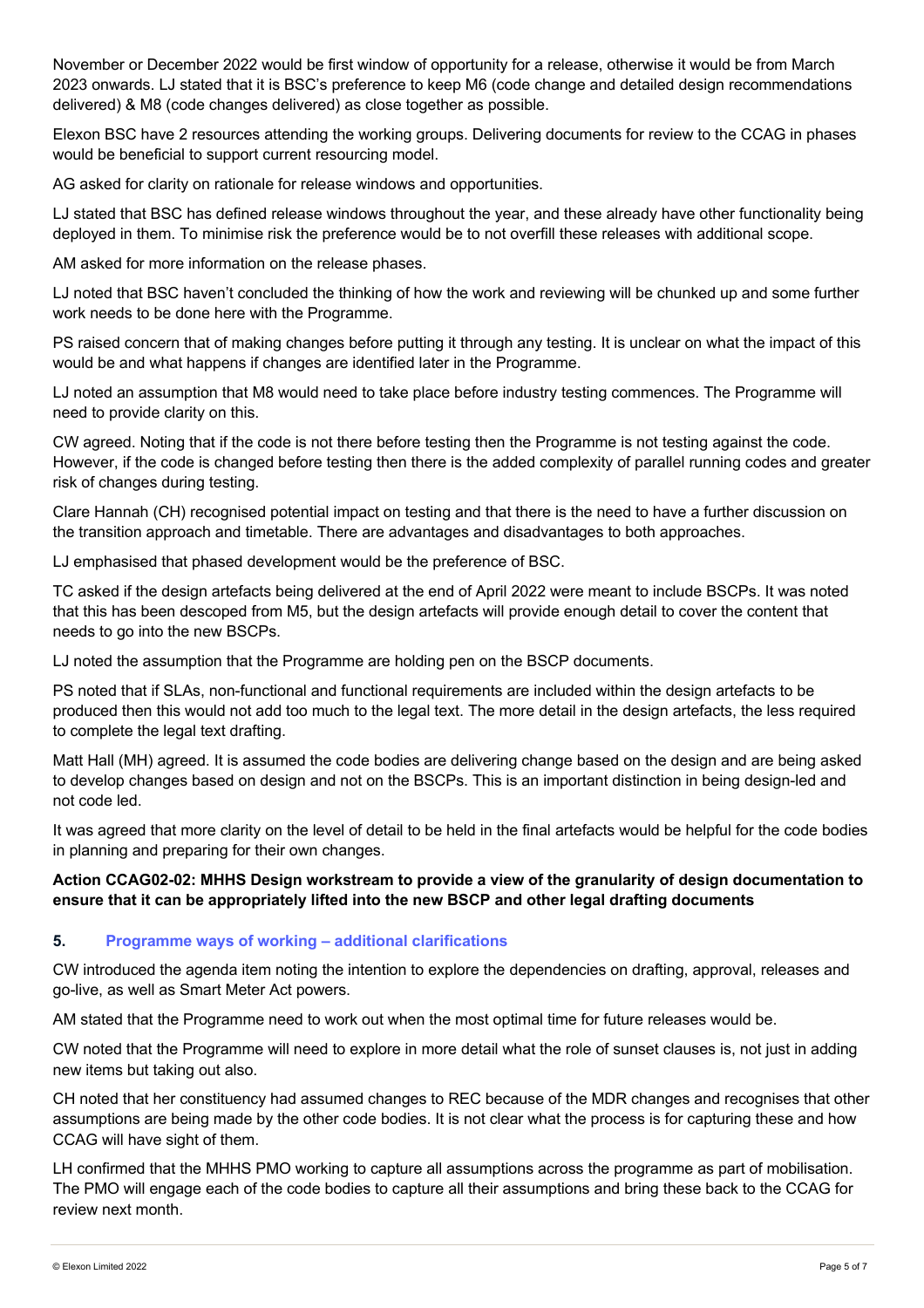# **Action CCAG02-03 - Set up sessions with each code body to capture their assumptions and bring back to this group for review at the next meeting**

TC noted that he is looking for levels of assurance on certainty of design at the end of M5.

JH stated that it feels like the detailed work is now being done in the subgroups and REC cannot attend every subgroup and cannot assume code bodies are attending every subgroup.

CW agreed that it is reasonable to not attend each subgroup and prioritise those with greatest impact to individual constituencies. There should be enough people in those meetings to identify impacts on appropriate code bodies and flag these.

TC mentioned that it is hard to understand where you are in the process, unless you are part of the debate in developing an artefact / process, placing emphasis on needing to attend these meetings.

PS reiterated the need clarifications on stability of the baseline to be able to plan.

AM confirmed that the baseline design should be the baseline and therefore as final as possible - code changes come off that. If constituencies engage at the Level 4 level, there is less risk of the design needing to change after M5.

PS raised concern over speed, pace, and availability of resource. It is very difficult to juggle with need to support the Faster Switching Programme and the industry factors and challenges have made this resource issue worse.

Fungai Madzivadondo (FM) noted that the Programme needs to consider other ongoing work such as smart metering and Faster Switching. This needs to be considered when developing future release or future Go-Live plans and agreeing dates.

AM asked if there could there be an action on Ofgem to have a think about the Smart Meter Power Act designation would deliver the MHHS Programme code implementation.

Andy MacFaul (AMF) confirmed he'd be happy to return to the group with more detail on this.

## **Action CCAG02-04 - Present to CCAG how the Smart Metering Act Power could designate MHHS code changes**

AM asked DNO. iDNO, Supplier Agent and Supplier reps to go away and feedback when they would want these changes to be implemented, it should not just be driven by code bodies.

## **6. Horizon Scanning Framework**

AM thanked all attendees for inputs and feedback into the Horizon Scanning Framework document.

A question was raised on what format should these horizon scanning items be raised, in line with the framework. The suggestion was to approve document but add an appendix covering how the detail will be shared with CCAG.

#### **Decision: Document approved**

TC asked if the framework would be published on the portal and AM confirmed it would be.

TC raised a question on 'Opt Out' consultation and understanding more about this and the timelines.

AMF confirmed that it is almost at a position for this to go out but does not have a definitive date yet.

AMF agreed to come back to the group with more information when available.

## **Action CCAG02-05 – AMF to confirm timelines on opt-out consultation to the CCAG**

TC asked whether envisage external items like 'Opt Out' being raised in this forum.

AM confirmed that this would be covered, focusing on anything that impacts the programme. It was noted that this could be a role for the PMO to capture these in a log and make sure they are reviewed at each session.

# **Action CCAG02-06 – A "Horizon Scanning" Log to be created by PMO and reviewed at each CCAG meeting going forwards**

CW reiterated that a guiding principle for the CCAG should be that if you are unclear on anything, please raise this with the programme who can help and support.

# **Action CCAG02-07 - Engage with code bodies offline on how information on identified consequential changes will be shared with this group**